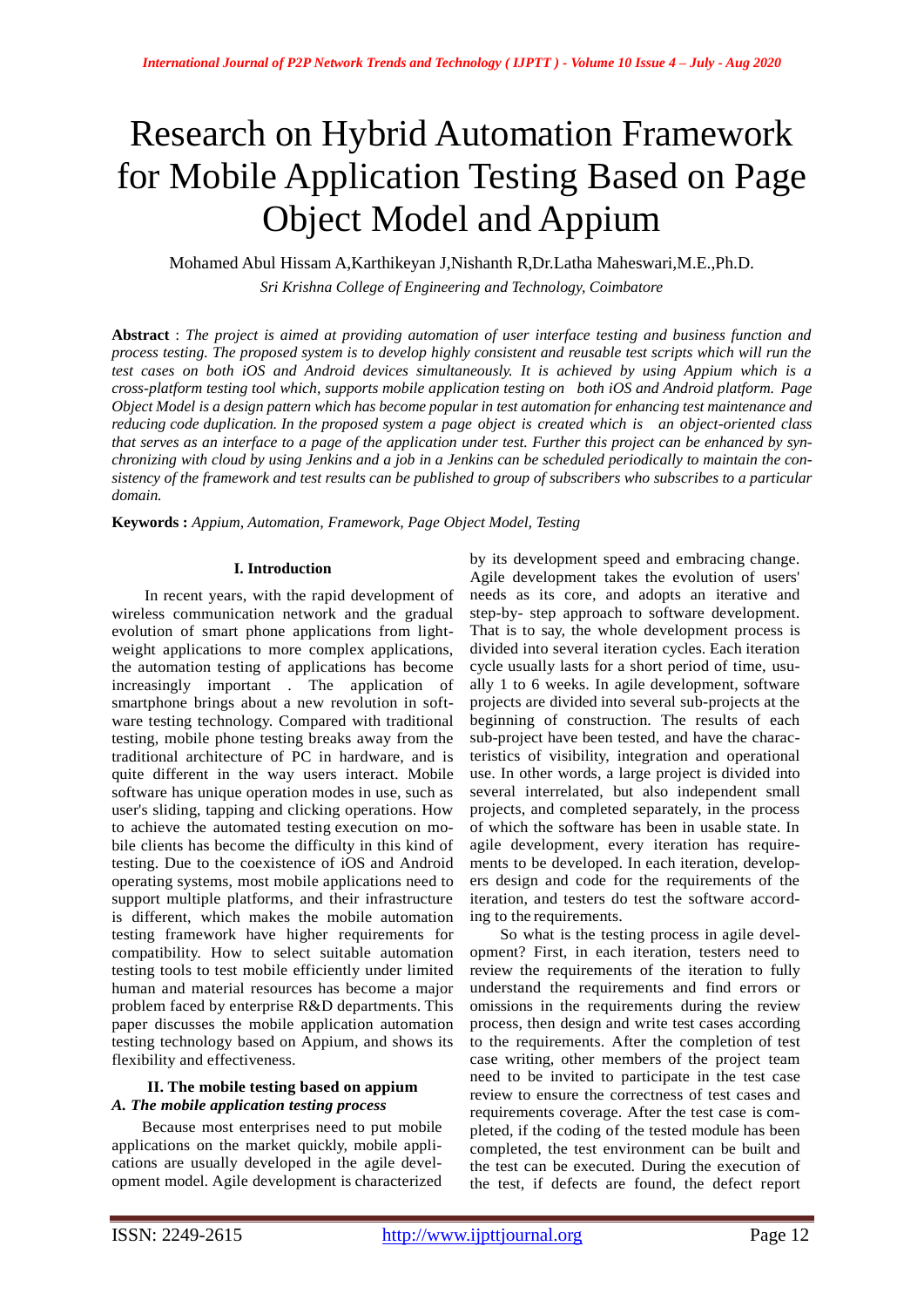needs to be submitted. After the defect is modified, the defect needs to be retested. When all the test cases of the iteration are executed and passed, the testing task for this iteration is completed, and then the requirement review for the next iteration canbe started. When the development and testing of all iterations are completed, all functions of the software version are developed, system testing and acceptance testing of the software can be carried out.

#### *B. The mobile application testing environment*

At the beginning of the test design, testers first need to consider the test environment. In the reality of mobile devices and platform fragmentation, it is impossible for testers to exhaust all the versions of devices and operating systems to achieve full testing coverage. With limited time and effort, we can achieve as much testing coverage as possible from the perspective of input-output ratio. Because most mobile applications support iOS and Android operating systems, it is necessary to test mobile applications in both iOS and Android systems. The version of the operating system to be tested should cover the version of the operating system used by the vast majority of current users. The mobile devices tested should choose the tablets and mobile phones with high market share.

# *C. Test contents of mobile applications*

The following testings need to be done on mobile applications.

- *1)* user interface testing
- *2)* business function and process testing
- *3)* performance testing
- *4)* installation/uninstallation testing
- *5)* software upgrade testing
- *6)* security testing
- *7)* horizontal and vertical screen testing

Appium is mainly aimed at the automation of user interface testing and business function and process testing.

# **III. Page Object Model**

Page Object Model is a design pattern to create Object Repository for UI elements. Under this model, for each web page in the application, there should be corresponding page class. This Page class will find the Mobile Elements of that web page and also contains Page methods which perform operations on those Mobile Elements.The chief problem with script maintenance is that if 10 different scripts are using the same page element, with any change in that element, you need to change all 10 scripts. This is time consuming and error prone.

A better approach to script maintenance is to create a separate class file which would find web elements, fill them or verify them. This class can be reused in all the scripts using that element. In future, if there is a change in the web element, we need to make the change in just 1 class file and not 10 different scripts.

This approach is called Page Object Model(POM)**.** It helps make the code more readable, maintainable**,**  and reusable.

### **IV. Implementation**

*4.1 Prerequisite to use Appium*

- *1)* Install JDK (Java Development Kit).
- *2)* Install Eclipse.
- *3)* Install TestNg for Eclipse.
- *4)* Appium Client Library.
- *5)* Install Appium server.
- *6)* JavaScript (Not Required Whenever Appium server is installed, it by default comes with "Node.exe" & NPM. It's included in Current version of Appium.)
- *7)* Install Appium Desktop.

# *4.2.* Appium Setup

To test the application using Appium, the steps to set up the testing environment are as follows:

#### 1.Install Appium Server.

Appium Server is a core service of Appium. It can receive requests and automate test execution by manipulating mobile devices. The tool itself can be installed independently. After the installation, the command "appium" can be entered in the terminal and the port of 4723 is opened locally. This port is a small service that receives requests from test scripts and automates testing. If Appium Desktop is installed, the Appium Server is already embedded. When Appium Desktop is started, Appium Server is actually started in the background.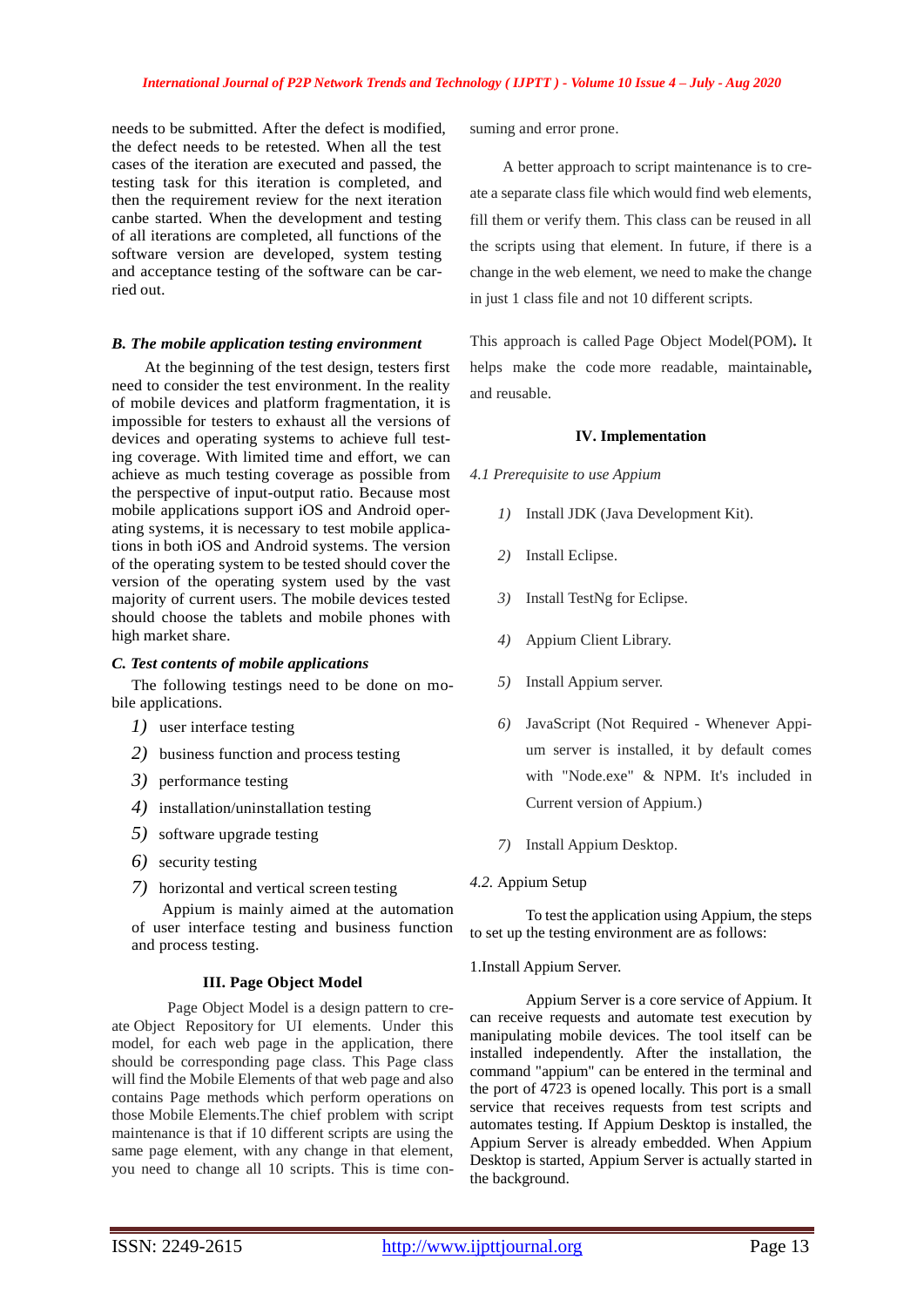# 3.Install Appium Client

Install Appium Client. Appium Client is a client encapsulation library in various languages for connecting to Appium Server. To run the test script successfully, Appium Client needs to be installed, for example, to run the Python script, a Python client needs to be installed to drive it locally. When installing a Python client, you can go to https://github.com/Appium/python-client to follow the installation instructions.

### 4.Install Appium Desktop

Install Appium Desktop. Appium Desktop is a comprehensive tool embedded with Appium Server and inspector. It can be downloaded and installed directly from

https://github.com/appium/appium-desktop/releases.

#### *4.3 Appium Inspector*

Similar to Selenium IDE record and playback tool, Appium has an 'Inspector' to record and Playback. It records and plays native application behavior by inspecting DOM and generates the test scripts in any desired language. However, currently, there is no support for Appium Inspector for Microsoft Windows. In Windows, it launches the Appium Server but fails to inspect elements. However, UIAutomator viewer can be used as an option for Inspecting elements.

Steps to start with Appium Inspector on Mac machine:-

1.Download and start your Appium server with the default IP Address 0.0.0.0 and the port 4723.





2.Now, click on Start Inspector session button which will give configurations window to setup the capabilities for the device under test and start the inspector

#### session.

| المتحاشا    | Swellington (ex) E |     | Abdressing             |                |                                                                       |   |
|-------------|--------------------|-----|------------------------|----------------|-----------------------------------------------------------------------|---|
|             | $\sim$             |     | of Lines               | H.             | <b>Shielenge</b>                                                      |   |
|             | $\sim$             | ÷   | <b>SIGN</b>            | Ŀ              |                                                                       |   |
|             | $\sim$             | н   | <b>START</b><br>$\sim$ | h.             | <u> Newcasayan</u><br>Seasona's block<br>temment 1027.                | 0 |
| m           | ×                  |     | $\sim$                 | œ<br>۰         | Well-Bertrift,<br>fault restrictionships.<br>Testor: Technical county |   |
| ×<br>$\sim$ | $\sim$             |     | 1   Indulated          | Ħ              | Somety Millery<br>Traditional C 1994 Solidary                         |   |
| sense.      | ×.                 | ۵Ť  | and only               | $\leq 2$       | "Women's "Dist" (1999)<br>Laborator a                                 |   |
| <b>SER</b>  | $\sim$             | - 1 | <b>Brandman</b>        | $\mathbb{R}^2$ |                                                                       |   |
|             | $\sim$             |     | 1. 84                  | ٠<br>$\cdot$   |                                                                       |   |
|             |                    |     |                        | ¢              |                                                                       |   |

Figure 4.2 Device capabilities setup

3.Launching your Appium Inspector will show the elements on the AUT from where using required locator strategy elements can be captured.

### *4.4 .*Test Environment Setup-Android

1.Install Android SDK

- Install the latest version of Android studio.
- To open SDK Manager, do any of the these: On Android Studio landing page, select Configure > SDK Manager.
- In the Default Settings dialog box, click these tabs to install Android SDK platform. packages and developer tools. SDK Platforms: Select the latest Android SDK package.

### *4.5 Test Environment Setup-iOS*

#### 1.Install Xcode

Xcode is the development and debug environment on Mac.It provides required tools, files for dev/automation for Mac and iOS apps. 2.Install XCode command line tools

- Open terminal and run
- xcode-select --install

3.Install Carthage brew install Carthage

In order to launch WebDriverAgent, your macOS will need to have Carthage installed (Not needed for automation on android) 4.Initialize WebDriverAgent project

On terminal cd to WebDriverAgent folder